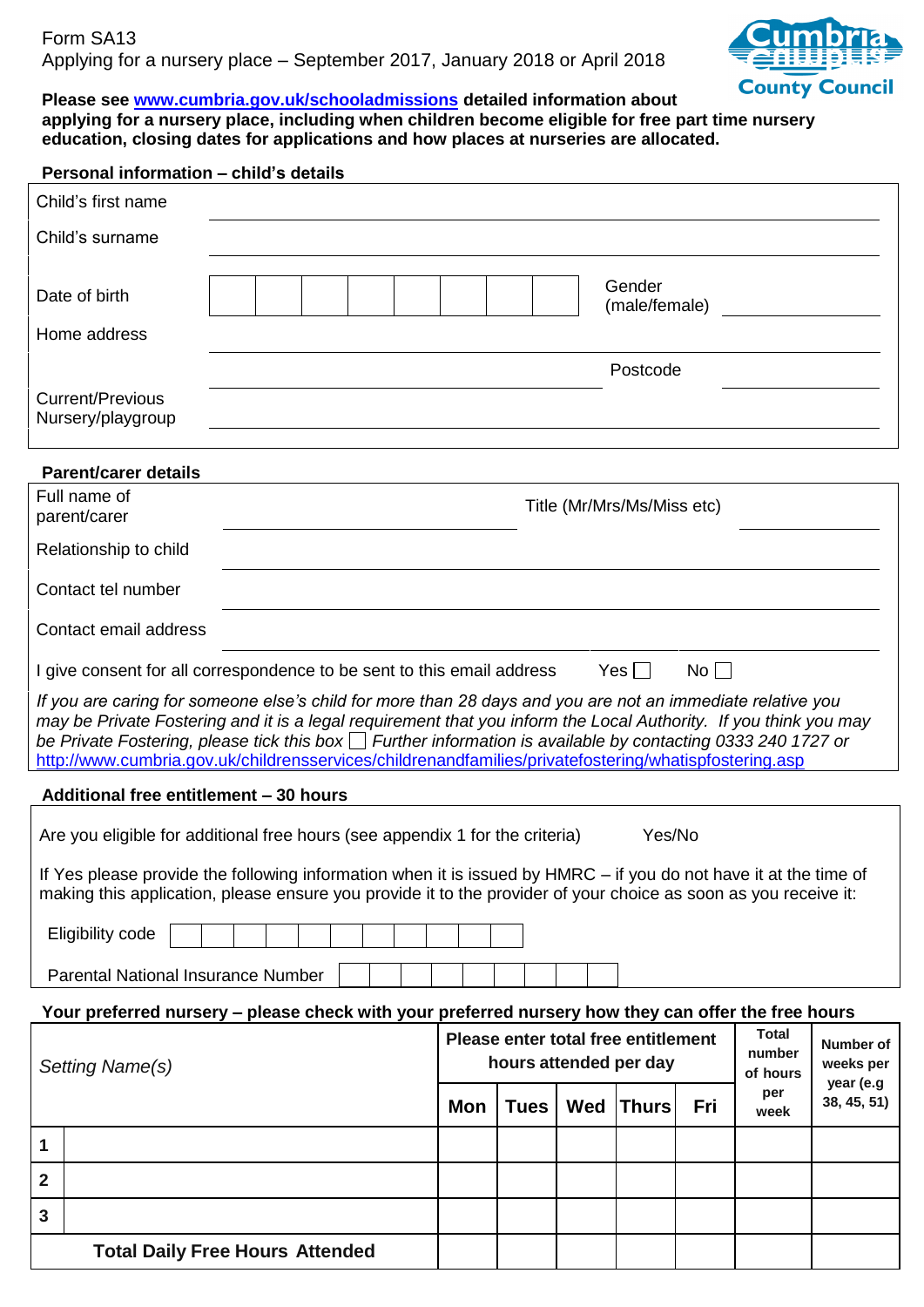| <b>Additional Information</b>                                                                                                                                                                                                                                                                                                                                                                                                                                                                                                                                                                                                                                                                                                                                                   |               |                       |                    |  |  |  |  |
|---------------------------------------------------------------------------------------------------------------------------------------------------------------------------------------------------------------------------------------------------------------------------------------------------------------------------------------------------------------------------------------------------------------------------------------------------------------------------------------------------------------------------------------------------------------------------------------------------------------------------------------------------------------------------------------------------------------------------------------------------------------------------------|---------------|-----------------------|--------------------|--|--|--|--|
| Does the child have any brothers or sisters (including step or foster siblings) who live at the same address and<br>attend a school or nursery?                                                                                                                                                                                                                                                                                                                                                                                                                                                                                                                                                                                                                                 |               |                       |                    |  |  |  |  |
| <b>Name</b>                                                                                                                                                                                                                                                                                                                                                                                                                                                                                                                                                                                                                                                                                                                                                                     | Date of birth | <b>School/nursery</b> |                    |  |  |  |  |
|                                                                                                                                                                                                                                                                                                                                                                                                                                                                                                                                                                                                                                                                                                                                                                                 |               |                       |                    |  |  |  |  |
| 1 Is the child, or was the child previously, in the care of a local authority?                                                                                                                                                                                                                                                                                                                                                                                                                                                                                                                                                                                                                                                                                                  |               | Yes                   | No                 |  |  |  |  |
| If yes, which Local<br>Authority?                                                                                                                                                                                                                                                                                                                                                                                                                                                                                                                                                                                                                                                                                                                                               |               |                       |                    |  |  |  |  |
| 2 Are you applying for a nursery on the basis of faith?                                                                                                                                                                                                                                                                                                                                                                                                                                                                                                                                                                                                                                                                                                                         |               | Yes $\Box$            | $\mathsf{No} \Box$ |  |  |  |  |
| For further information about 1 & 2 above, and for information about what evidence you may need to provide if<br>you have answered 'yes' to 1 or 2, please see the website.                                                                                                                                                                                                                                                                                                                                                                                                                                                                                                                                                                                                     |               |                       |                    |  |  |  |  |
| Please note that if you do not provide evidence, it may affect your chances of being offered a place.                                                                                                                                                                                                                                                                                                                                                                                                                                                                                                                                                                                                                                                                           |               |                       |                    |  |  |  |  |
| If you wish to give any other reasons for your preferred options, please attach a separate sheet.<br>Have you attached any information? Yes/No                                                                                                                                                                                                                                                                                                                                                                                                                                                                                                                                                                                                                                  |               |                       |                    |  |  |  |  |
| <b>Parental declaration</b><br>I confirm that I have parental responsibility for this child and the information given is correct.<br>I understand that if I have given false information, any place offered may be withdrawn.<br>I agree to checks being carried out to verify accuracy and eligibility (in relation to 30 hours)<br>I understand I cannot change providers during term time without express permission of the providers (s)<br>and the Local Authority. Contractual notice periods specified by the provider will be complied with, unless<br>exceptional circumstances can be demonstrated<br>I understand that I need to notify the nursery of any change in my circumstances which occur after I have<br>completed this form (including change of address). |               |                       |                    |  |  |  |  |
| Full name of parent/carer signing the form<br>(please print)                                                                                                                                                                                                                                                                                                                                                                                                                                                                                                                                                                                                                                                                                                                    |               |                       |                    |  |  |  |  |
| Signed                                                                                                                                                                                                                                                                                                                                                                                                                                                                                                                                                                                                                                                                                                                                                                          |               |                       |                    |  |  |  |  |
| Date                                                                                                                                                                                                                                                                                                                                                                                                                                                                                                                                                                                                                                                                                                                                                                            |               |                       |                    |  |  |  |  |
| Correspondence address if different from<br>child's address<br>Please note – this address will not be<br>used in the allocation process                                                                                                                                                                                                                                                                                                                                                                                                                                                                                                                                                                                                                                         |               |                       |                    |  |  |  |  |
| Please take this form to the nursery to which you are applying, by the relevant closing date, along with<br>nroof of your child's dato of birth (io birth cortificate/passport), your home address and evidence of 30                                                                                                                                                                                                                                                                                                                                                                                                                                                                                                                                                           |               |                       |                    |  |  |  |  |

**proof of your child's date of birth (ie birth certificate/passport), your home address and evidence of 30 hour entitlement.**

| For nursery use only<br>Date received (please verify with stamp) | Date of birth verified   |  |
|------------------------------------------------------------------|--------------------------|--|
|                                                                  | <b>Address Verified</b>  |  |
|                                                                  | Child to access 15 hours |  |
|                                                                  | Child to access 30 hours |  |